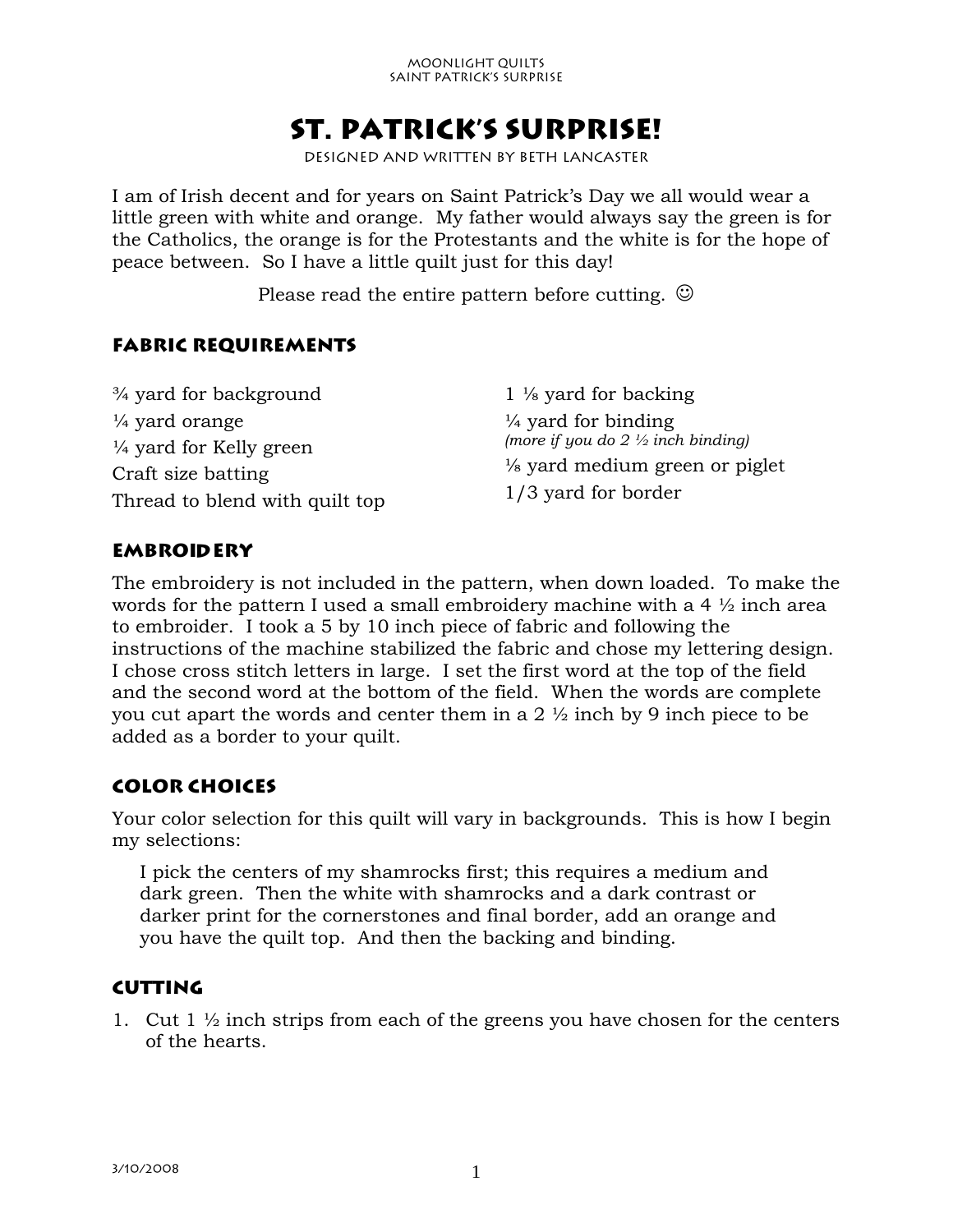- 2. Cut four 2 inch strips of your green and white colors and cut these into 2 inch squares. Mark these diagonally with a pencil and sew a  $\frac{1}{4}$  inch seam on each side of the line.
- 3. Cut the sewn squares apart and press to the dark side. Then square to 1  $\frac{1}{2}$ inches. You will need 8 half square triangle blocks for each heart center. There are four centers to each block. Otherwise use your favorite method of making  $\frac{1}{2}$  square triangles.
- 4. Cut a 2  $\frac{5}{8}$  inch strip from the white background color, and cut this into 3  $\frac{3}{4}$ inch pieces. You will need 16 of these.
- 5. Cut 2 strips of white background at 1 ⅝ inches.
- 6. Cut 3 strips of white background at  $2\frac{1}{2}$  inches.
- 7. Cut the orange for lattice strips at 2 inches.
- 8. Cut a 2 inch strip of the darkest fabric and cut it into nine 2 inch squares.
- 9. Cut four  $1 \frac{1}{2}$  inch squares of orange.
- 10. Cut a 1 ½ inch strip of background white and set it aside for now.
- 11. Cut the embroidered words apart in the strip at center of each word to 9 inch pieces.
- 12. Cut the darkest contrast for the border in 3 inch strips selvage to selvage.

## **Assembly**

- 1. Bring to the machine the  $1\frac{1}{2}$  inch strips of medium green and Kelly green and right sides together sew  $\frac{1}{4}$  inch down one side. Press to the dark side and cut the strips into  $1 \frac{1}{2}$  inch pieces.
- 2. Sew the 2 ⅝ inch pieces together putting right sides together and medium greens opposite each other. This is the center 4 patch.
- 3. At this point we put our hearts together. Find your half square triangle blocks and lay them out; putting your 4 patch in the middle. Sew all blocks together according to diagram, leaving the bottom two pieces sewn but separate. This is the center of each section. This diagram shows each section of the heart.



4. We will now need to layout each section of the top so you can sew it together. You can see from the second diagram that two of the heart shapes will touch in the center of the block. But that the side two hearts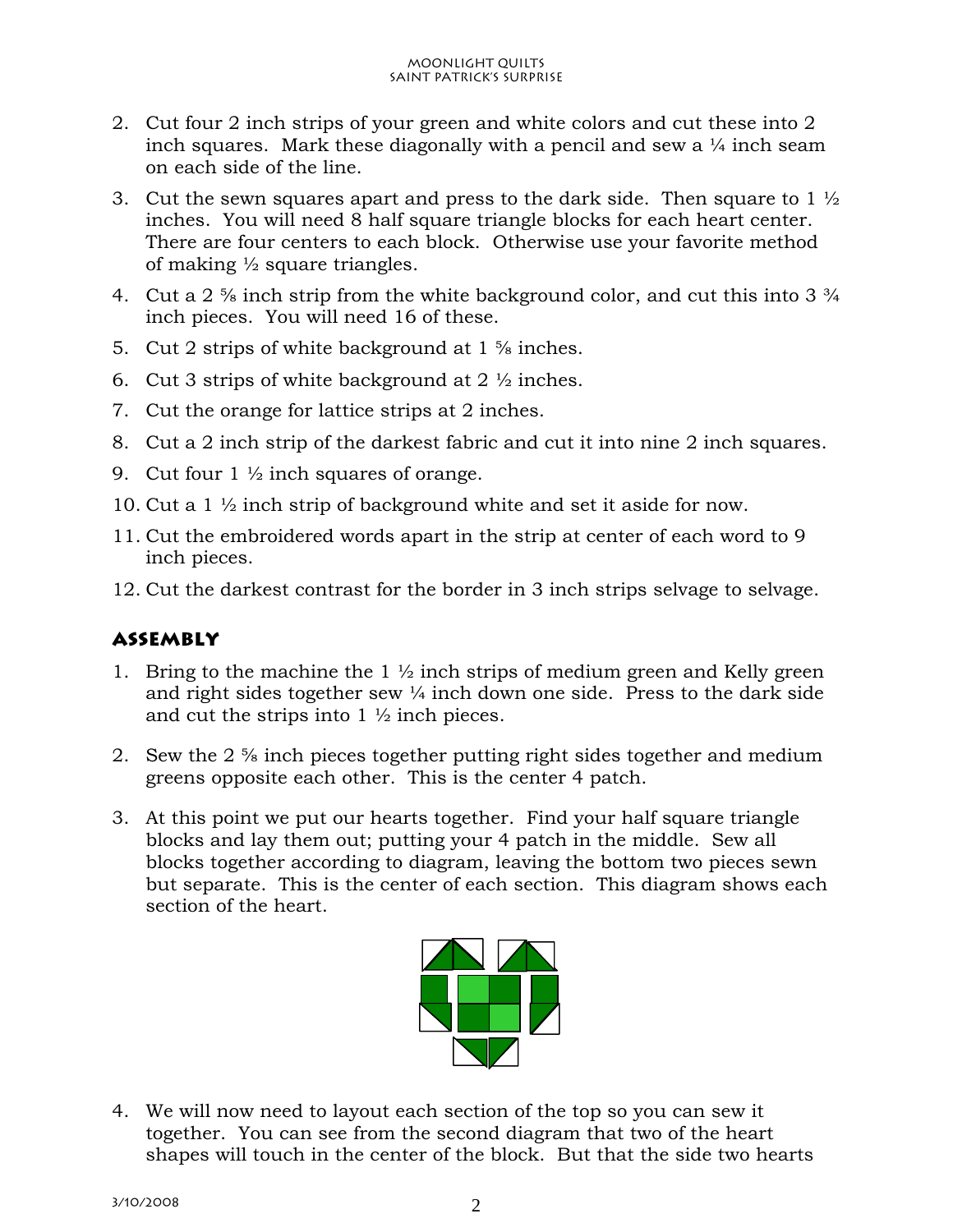do not touch points, there is a white space between. Lay out the blocks so that it looks like the diagram below. Sew the top and bottom hearts together as shown.



- 5. Sew the 2 center points at the bottom of each heart first. Then sew a side point to each end of the center. It should have 4 bottom points of the hearts sewn together.
- 6. Sew the top heart and the bottom heart to each side of the center piece.



Join the sides to the center after attaching the rectangles.

7. Next sew the 2 ⅝ by 3 ¾ inch piece of background fabric to the sides of each of the remaining parts of hearts. This should be the same size as the side of the two top and bottom hearts sewn together. Attach these to each side of the center two hearts. Finish size should be 10  $\frac{1}{2}$  by 8  $\frac{1}{2}$  inch rectangle. *See Diagram*

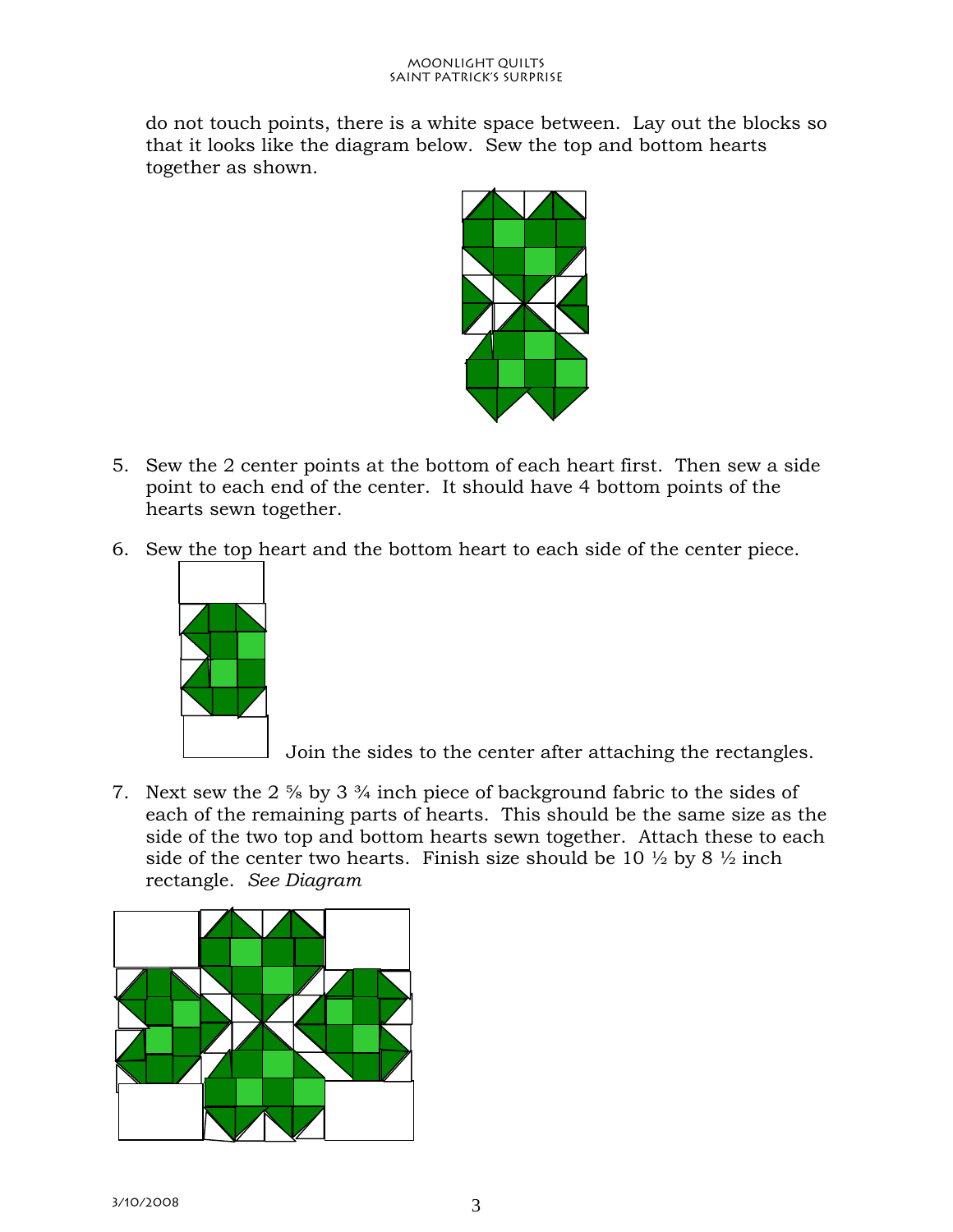- 8. Next sew the 1  $\frac{5}{8}$  strips of background fabric to each side of the 8  $\frac{1}{2}$  inch side of the rectangle.
- 9. Sew the 2  $\frac{1}{2}$  inch strip of background fabric to the top and bottom of the center rectangle. Square each block to 12 ½ inches.
- 10. Cut four of the 2 inch orange strips at 12 ½ inches long. Sew 2 of these in between two of the finished blocks.
- 11. Cut a 2 inch square of corner stone fabric and sew it to the 2 inch side of two of the orange 12 ½ inch strips. This is the center of the top.
- 12. Sew this set of strips to the block sets. Now you have the center of the quilt, joining all 4 blocks with lattice and cornerstone.
- 13. Sew the remaining orange 12 ½ inch strips to 2 inch cornerstone squares and attach to the sides first and top and bottom of the center last.
- 14. Sew the words around the outside of this center top and bottom first and sides last. In the order of Love, Luck, Faith and Hope. Sew the  $1\frac{1}{2}$  inch by 6  $\frac{1}{4}$  inch background strips to the 1  $\frac{1}{2}$  by 9 inch words, separating the words around the perimeter of the quilt top.
- 15. Sew on the 1  $\frac{1}{2}$  inch squares in the corners of the quilt. To make this easier sew the centers of all 4 sides of the quilt from center to end leaving a one inch unsewn edge. Sew the orange square to the end  $\omega$  ¼ inch seam to match points. Once the corner is sewn on, finish the seam that attaches that border.
- 16. Finally you can sew on the last border, you may choose to miter the corner or just do a straight border. It is your choice.
- 17. Press your top and cut your batting 2 inches bigger around the top. Cut your backing to fit the batting and make your quilt sandwich, layering the backing then batting and top. Then pin baste, every 4 inches, or the width of the palm. Quilt a meander, shamrocks or stitch in the ditch.
- 18. Cut two 2 ½ strips to make your binding from the border fabric. Sew these together on the diagonal and press the seam open. Press the strips wrong sides together in half. Sew the doubled fabric to edge of your quilt mitering your corners.
- 19. Trim the fabric from around the quilt. Press the binding to the other side and pin. And hand stitch the binding to the back. Add a Hanging sleeve at this point  $(4 \frac{1}{2})$  inches) and your quilt is finished.